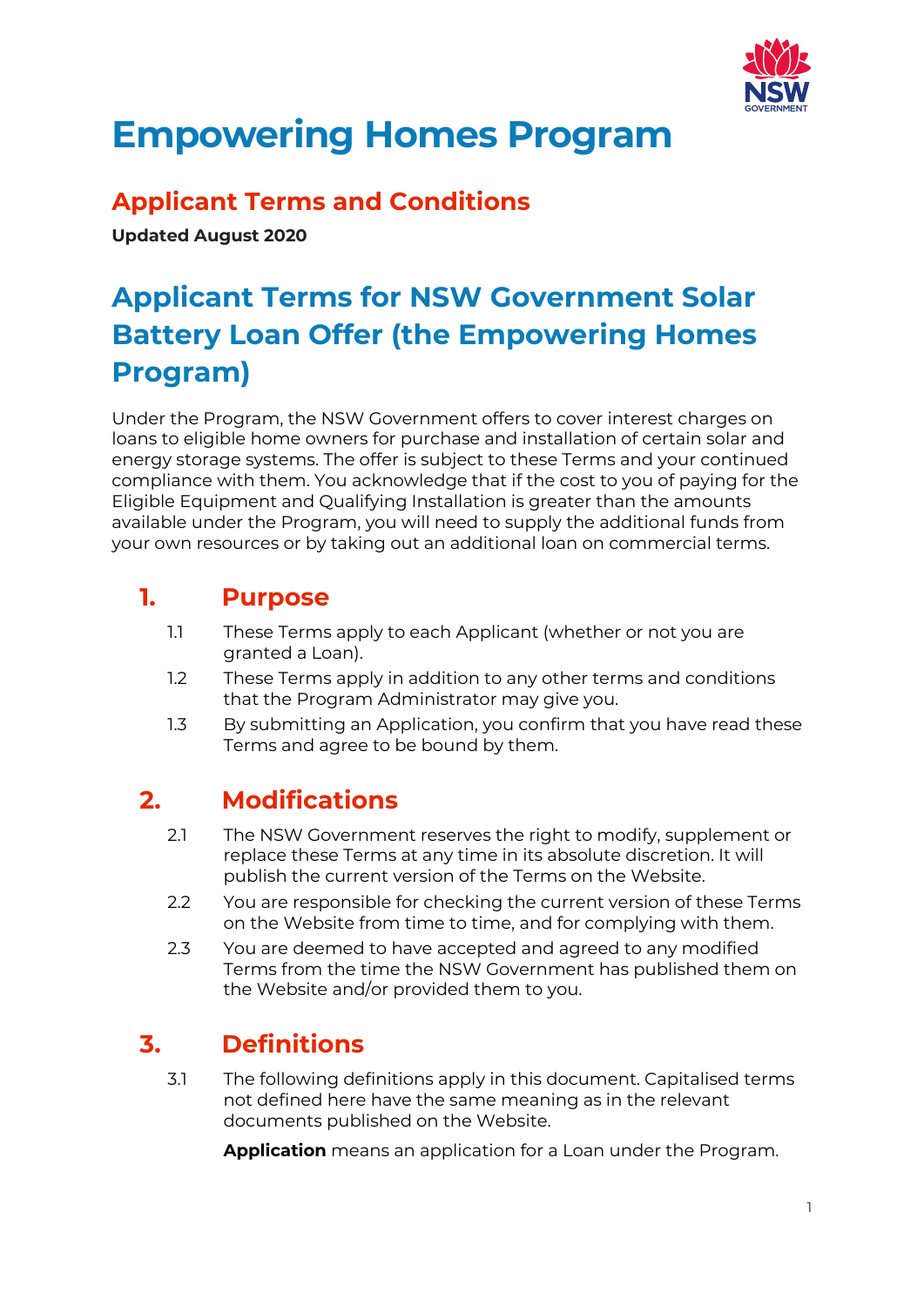**Approved Supplier** means any entity who has been accredited by the Program Administrator to install Eligible Equipment.

**Delivery Partner** means the Program Administrator, or any entity engaged by the NSW Government or the Program Administrator to assist with the delivery, management or administration of the Program, but does not include the Approved Suppliers or their subcontractors.

**Eligible Customer** means a person who satisfies the Customer Eligibility Criteria for the Program as published on the Website (and varied by the NSW Government in its absolute discretion from time to time).

**Eligible Equipment** means energy storage systems, ancillary equipment and solar equipment which meet the Equipment Eligibility Criteria as set out by the NSW Government (and varied by the NSW Government in its absolute discretion from time to time).

**Eligible Site** means a property which meets the eligibility criteria as published on the Website (and varied by the NSW Government in its absolute discretion from time to time) and a Qualifying Installation is capable of being delivered at the site.

**Installed Equipment** means Eligible Equipment that you have purchased using the Loan Funds, after completion of the Qualifying Installation.

**Loan** means a consumer credit arrangement between you and the Program Administrator for the supply and installation of Eligible Equipment under the Program.

**Loan Funds** means the agreed monetary amount of the Loan provided by the Program Administrator to the Approved Installer on your behalf, and which is subject to the Loan contract between you and the Program Administrator.

**Loan Scheme** means the eligibility assessment, provision and administration of the Loans including but not limited to repayments and other obligations.

**NSW Government** means the Department of Planning, Industry and Environment for and on behalf of the Crown in right of the State of New South Wales.

**Program** means the NSW Government Solar Battery Loan Offer (also known as the Empowering Homes Program).

**Program Administrator** means the entity (Plenti) engaged by the NSW Government to help implement and administer the Program pilot.

**Program Matters** means these Terms, the terms and conditions applying to Approved Suppliers (including those imposed by the NSW Government and Delivery Partners), all eligibility criteria and assessment processes, quotations all aspects of Qualifying Installations, and all other aspects of the delivery and operation of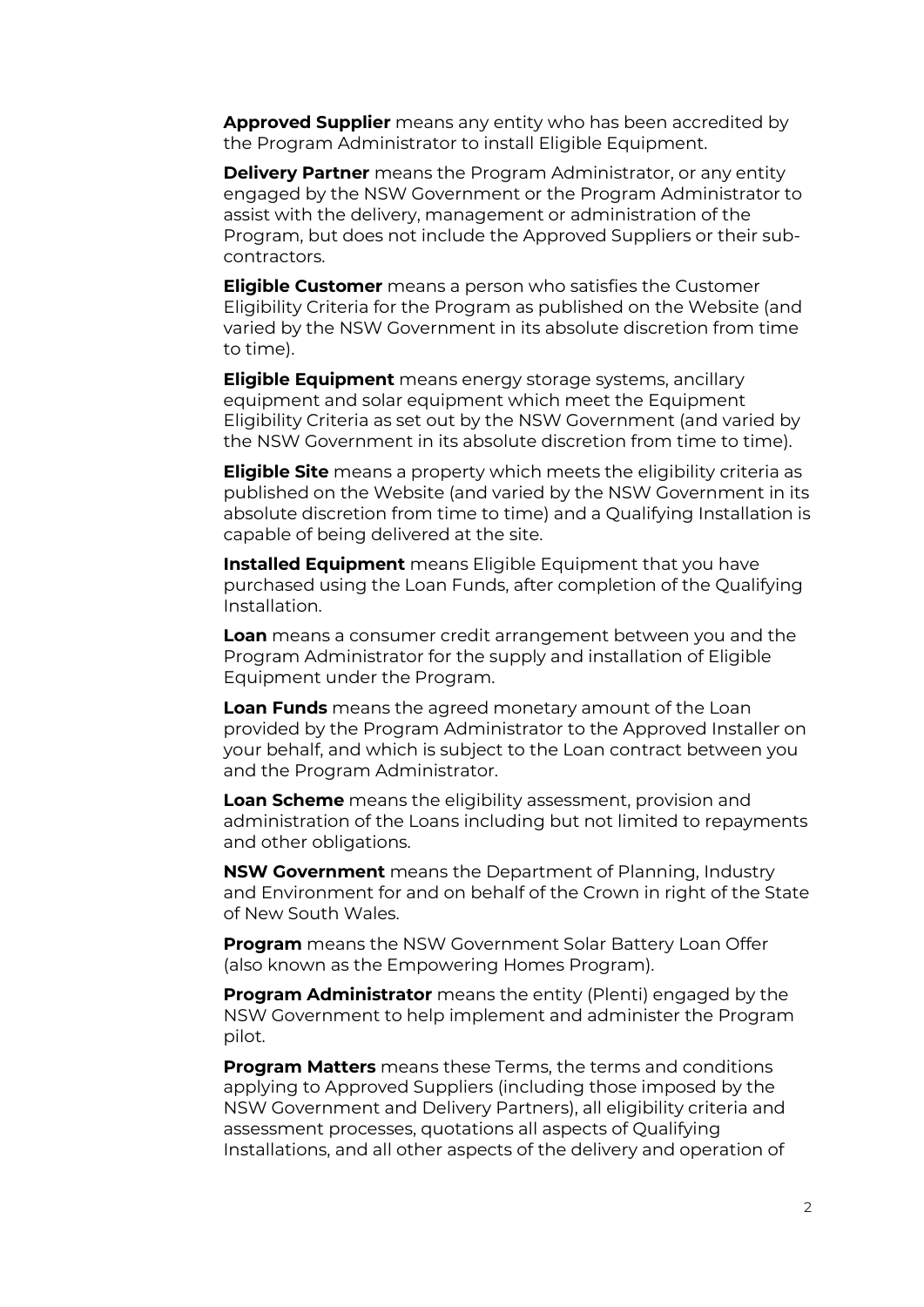the Program (including communications, and the application, assessment and administration of Loans).

**Qualifying Installation** means the compliant installation of Eligible Equipment at an Eligible Site by an Approved Supplier for an Eligible Customer.

**Terms** means these terms and conditions, as varied by the NSW Government in its absolute discretion from time to time and published on the Website.

**Website** means the Program website at energysaver.nsw.gov.au/solar-battery-loan-offer.

#### **4. NSW Government Discretion**

- 4.1 You agree that:
	- a) the NSW Government has absolute discretion in relation to the Program including:
		- i. the implementation and operation of the Program Matters and may discontinue, suspend or modify the Program at any time
		- ii. the right to require suspension or removal of an Approved Supplier from the Program at any time, and
	- iii. the eligibility for any Loan.
	- b) You may request but do not have the right to be considered for, or to receive, a Loan (or quotation from an Approved Supplier). To the extent that you may have any such right, you cannot transfer it to anyone else.
	- c) Neither the NSW Government nor its Delivery Partners are involved in the assessment of site suitability, which is done solely by an Approved Supplier.
	- d) Neither the NSW Government nor its Delivery Partners give any warranty as to the standard of care or process that will be undertaken by an Approved Supplier in providing a quotation, assessing your suitability, or installing a solar or battery system.

#### **5. Loans**

- 5.1 To be eligible for a Loan, you must be an Eligible Customer and the site where the Approved Supplier will install the Eligible Equipment must be an Eligible Site.
- 5.2 If you are granted a Loan, the NSW Government will pay the interest accruing on the Loan Funds, provided that you comply with these Terms and with your agreement with the Program Administrator, including by making all payments by the due dates.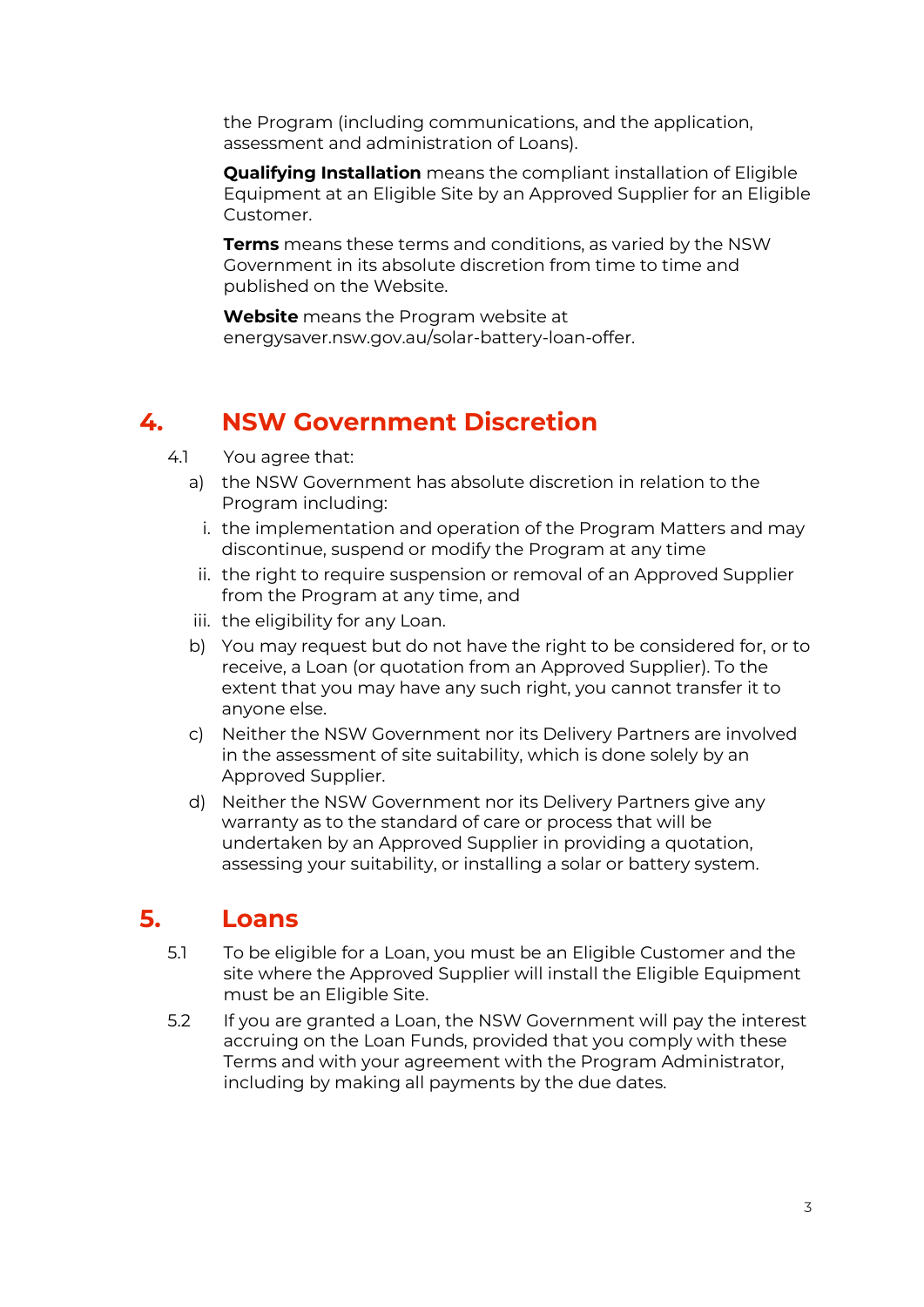## **6. Loan Mechanics**

- 6.1 If you are granted a Loan, the Loan Funds must only be used to pay for the purchase and Qualifying Installation of Eligible Equipment and not for any other purpose.
- 6.2 The Loan Funds will be paid directly to the Approved Supplier who has completed the Qualifying Installation for which the Loan is granted.
- 6.3 On payment of a Loan in this manner, you hereby certify in favour of the NSW Government that, to the best of your knowledge, the whole of the Loan was used to pay for the purchase and Qualifying Installation of Eligible Equipment, and you authorise and direct the Approved Supplier to provide, on your behalf, any certification the NSW Government requires in connection with receipt or use of the Loan.

## **7. Cooperation and Notification**

- 7.1 You agree to:
	- a) co-operate with the NSW Government and its Deliver Partners in relation to the Program, including by complying in a timely manner with requests to provide information or documentation and ensuring you provide correct and complete information
	- b) permit the NSW Government and its Delivery Partners to enter your property to carry out any inspections of the Installed Equipment they deem necessary in relation the Program (provided they give you reasonable prior notice), and
	- c) immediately notify the Program Administrator of any change in your circumstances which may affect your ability to:
		- i. comply with the terms of any Loan granted to you
	- ii. repay the Loan Funds, or
	- iii. otherwise comply with these Terms.

#### **8. Incorrect Information**

- 8.1 If you provide incorrect or incomplete information in relation to the Program:
	- a) your application, may be rejected, or the response may be delayed
	- b) the NSW Government and its Delivery Partners may refuse to accept a Loan application from you in future, and
	- c) if, as a result of the incorrect or incomplete information, you have been awarded a Loan which would not otherwise have been made, you are in breach of these Terms. In addition to any other remedies that may be available to the NSW Government and its Delivery Partners, you will be liable to pay interest and other costs relating to the Loan on a commercial basis for the duration of the Term.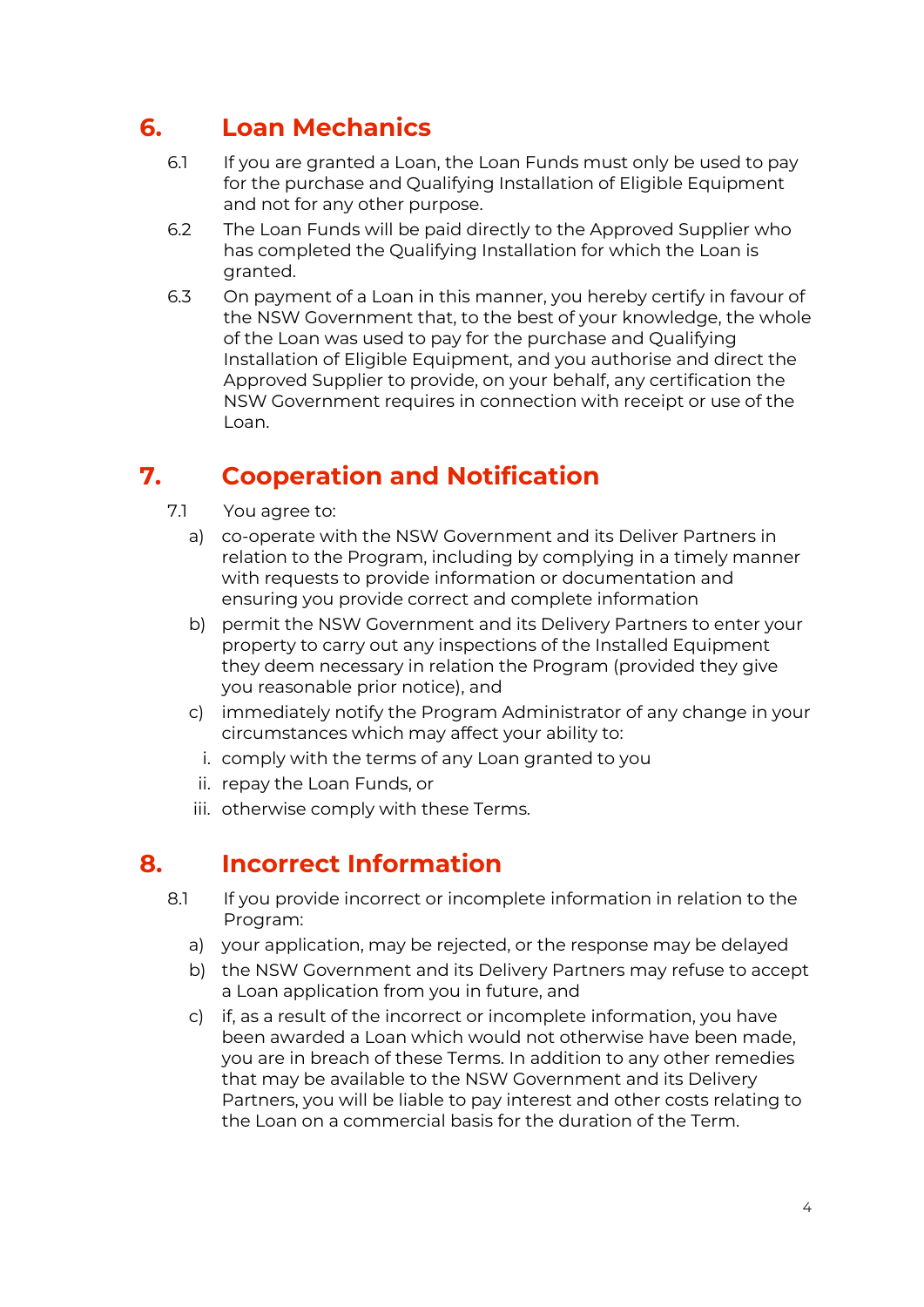## **9. Obligations relating to Installation Equipment**

- 9.1 You must not operate or maintain your Installed Equipment in any way that would void the manufacturer's warranty.
- 9.2 Without limiting the above, you must not permit anyone who is not suitably qualified to undertake maintenance or conduct any other work which may impact on your Installed Equipment.
- 9.3 You must not remove, or permit anyone else to remove, all or any part of your Qualifying Installation from the Eligible Site specified in your Loan application except:
	- a) for the purposes of maintenance, repair or replacement
	- b) for the physical protection of any person, property or the environment
	- c) for the appropriate and environmentally friendly disposal of any of the Installed Equipment at the end of its life, after the expiry of all warranties (whether by the manufacturer or the supplier), or
	- d) with the written consent of the NSW Government.
- 9.4 You agree that your Installed Equipment may be part of trials and/or research projects sanctioned by the NSW Government on terms specified by the NSW Government. Such trials and research projects may involve, without limitation:
	- a) remote monitoring of the ongoing operation of the Installed Equipment, and
	- b) the collection and use of information and data relating to the Installed Equipment and its performance, benefits and ongoing operation

in accordance with the privacy provisions in Clause 14.

#### **10. Representations and Warranties**

- 10.1 You warrant to the NSW Government that:
	- a) to the best of your knowledge you are an Eligible Customer and that you will comply with these Terms
	- b) if you are granted a Loan, you will purchase all Eligible Equipment for use at the Eligible Site specified in your Loan Application and not for re-sale or any other purpose
	- c) all information submitted by you or on your behalf to the NSW Government or its Delivery Partners in relation to the Loan, Qualifying Installation, or Program is true, complete, accurate and not wilfully misleading
	- d) to the best of your knowledge, there is no legal, regulatory, contractual or other restriction upon you performing your obligations under these Terms
	- e) you have the financial capacity to repay any Loan granted by the Program Administrator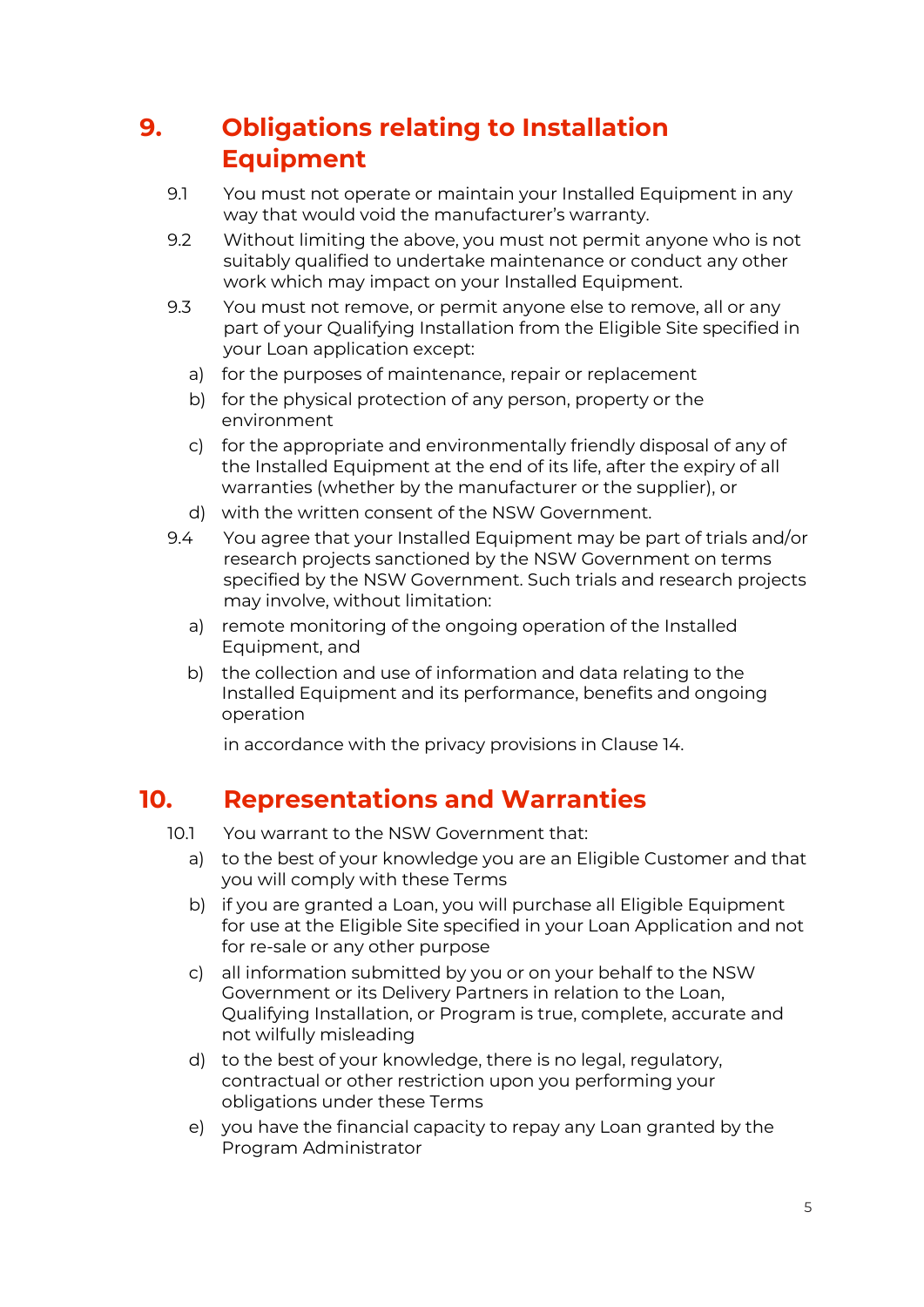- f) you will advise the Program Administrator as soon as possible of any changes to your capacity to repay the Loan and will work in good faith with the Program Administrator to manage any Loan Funds outstanding, and
- g) you will not at any time operate the Installed Equipment or otherwise deal with it in any way that will void any manufacture warranty applying to it.

#### **11.No representation of Energy Savings**

11.1 You agree and acknowledge that the NSW Government has not represented that you will necessarily experience any energy or financial savings as a result of taking part in the Program and whether or not you make energy or financial savings depends on many factors.

## **12. Consequence of Breach**

- 12.1 You agree that if you breach these Terms, the NSW Government and its Delivery Partners may (without limitation to its rights) do any one or more of the following:
	- a) reject any pending Loan application and/or withhold payment of any monies related to any Loan Funds that have already been paid by the Program Administrator to an Approved Supplier on your behalf, and
	- b) require you to reimburse the NSW Government or a Delivery Partner the Program Administrator (by payment to such account as the NSW Government directs) for all or any part of any Loan granted to you under the Program, and including any interest or other monies that have been paid by the NSW Government in relation to that Loan.

## **13. Audit**

- 13.1 You agree that the rights and responsibilities of the Auditor General under the Public Finance and Audit Act 1983 (NSW) are not limited or otherwise affected by these Terms.
- 13.2 You must provide the Auditor-General with such assistance, including by providing information, as the Auditor-General may reasonably require in connection with his or her functions under the Public Finance and Audit Act 1983 (NSW).

## **14. Privacy and Disclosure**

14.1 You agree that all information and documents you provide in connection with the Program will be the property of the NSW Government and/or its Delivery Partners. Such information and documents: